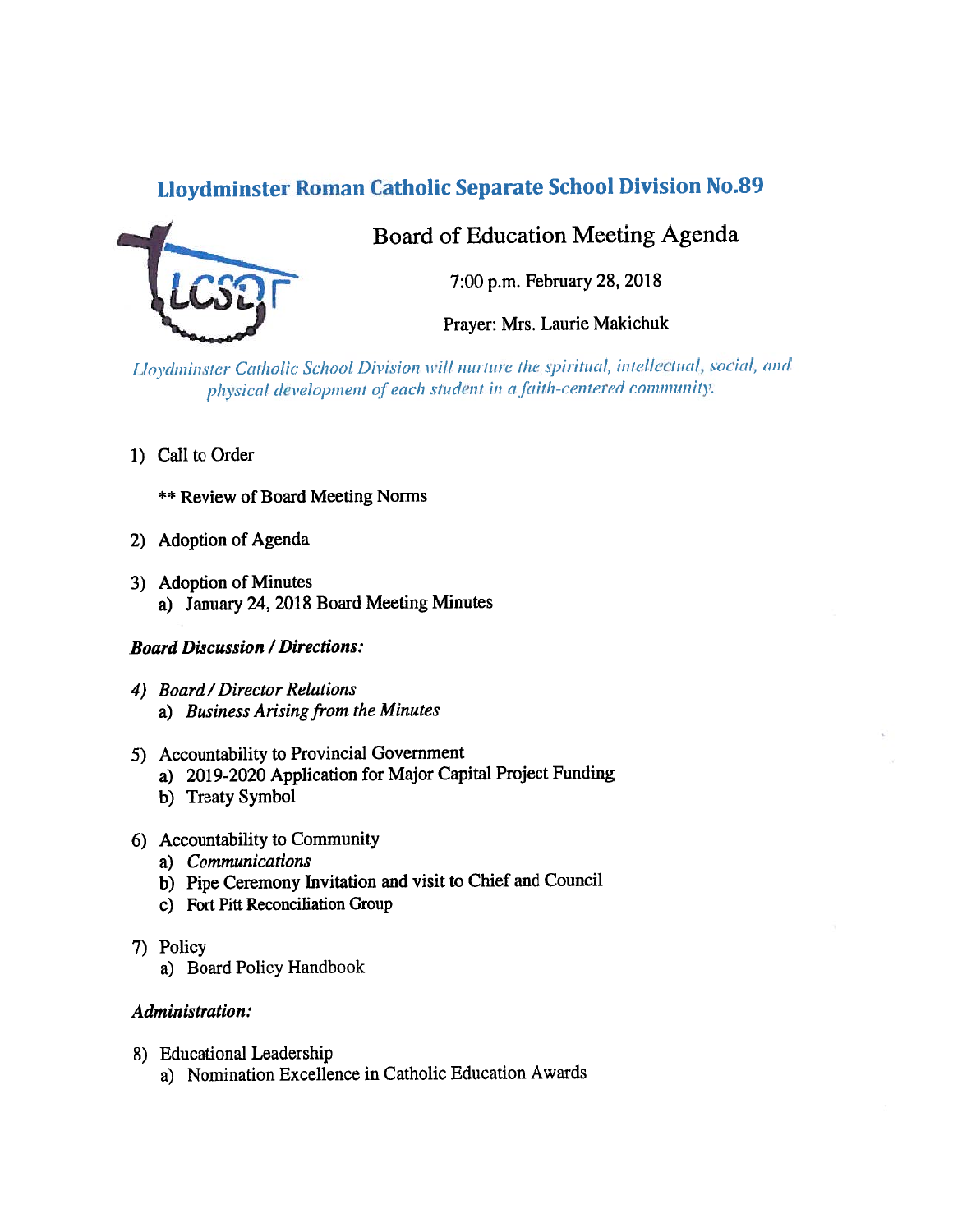# Administrative Items:

 $\leftrightarrow$ 

- 9) Personnel Management
	- a) Personnel Report
- 10) Information Items a) Govenrment of Saskatchewan Mid-year Funding Allocation

 $\overline{\epsilon}$ 

- 11) Correspondence
- 12) Identification of Emergent Items
- 13) Closing Prayer
- 14) Adjournment

March Prayer: Mrs. Paula Scott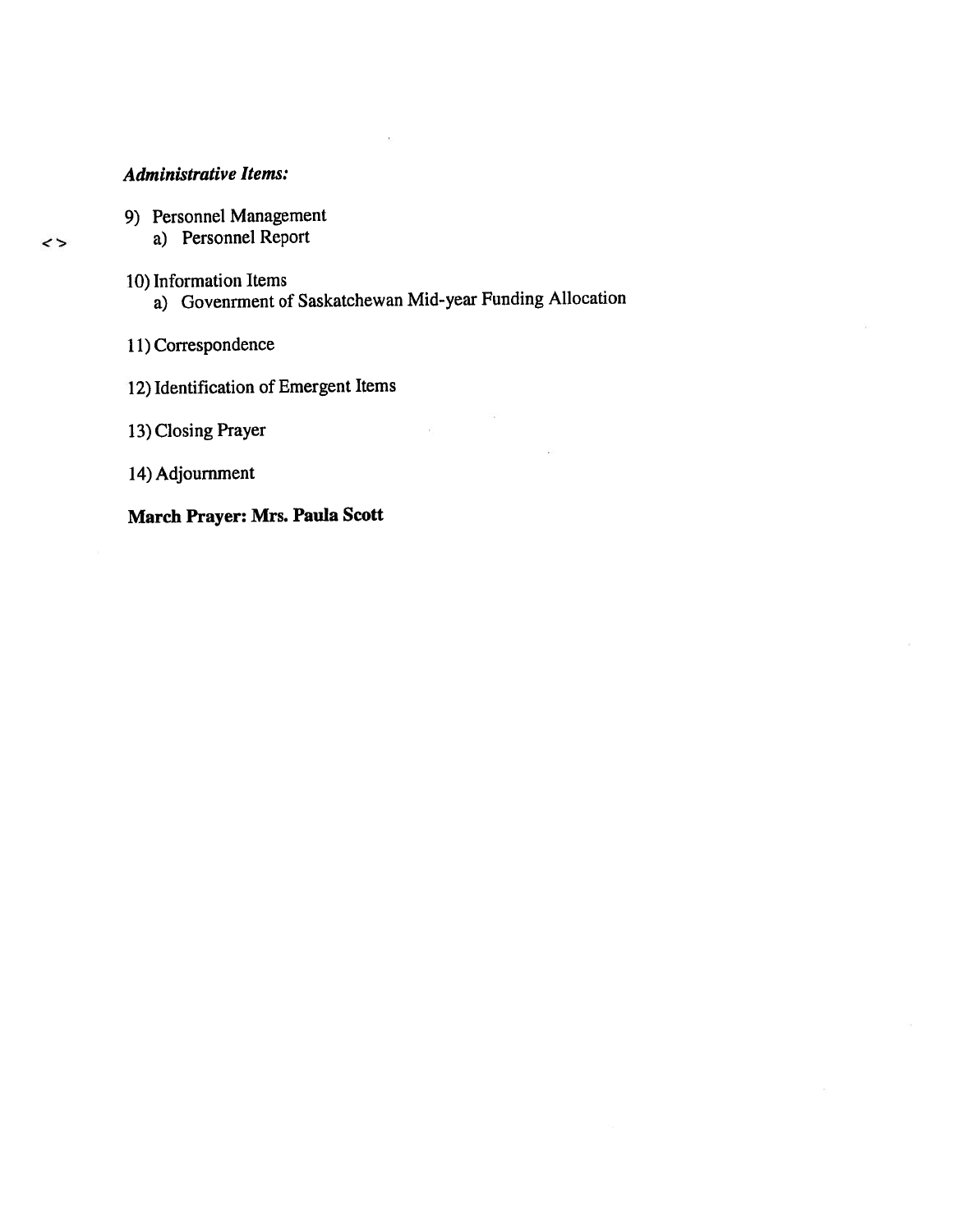## LLOYDMINSTER R.C.S.S.D. #89

#### MINUTES OF THE REGULAR BOARD MEETING

#### Wednesday, February 28,2018

TIME AND PLACE: The meeting commenced at 7:03 p.m. in the Board Room.

**ATTENDANCE:** Mrs. Paula Scott (Chair) Mrs. Michelle Rusteika Mrs. Laurie Makichuk Mr. Chris Carnell Mrs. Jill Wytrykusz Mrs. Erin MacDuff Mr. Calvin Fendelet

> Mr. Nigel McCarthy, Director of Education Ms. Glenda Kary, Deputy Director of Education Mrs. Melanie Stelmaschuk, Chief Financial Officer

ABSENT: Mr. Kevin Kusch, Deputy Director of Learning

Prayer Video "Where Is Lent in the Bible? Shared by Mrs. Laurie Makichuk

#### ADDITIONS:

5.b. Treaty Symbol

18/02/28-01 Mrs. Laurie Makichuk moved that the Board of Education adopt Agenda the agenda, as amended.

## CARRIED

| Mrs. Michelle Rusteika moved that the Board of Education      |
|---------------------------------------------------------------|
| approve January 24, 2018 Board Meeting minutes, as presented. |
|                                                               |
|                                                               |

## CARRIED

Major Capital Project Funding

18/02/28-03 Mrs. Laurie Makichuk moved that the Board of Education 2019-2020 approve the Application for Major Capital Funding 2019-2020 Application for for expansion of Holy Rosary High School.

## CARRIED

 $\mathbb{R}$